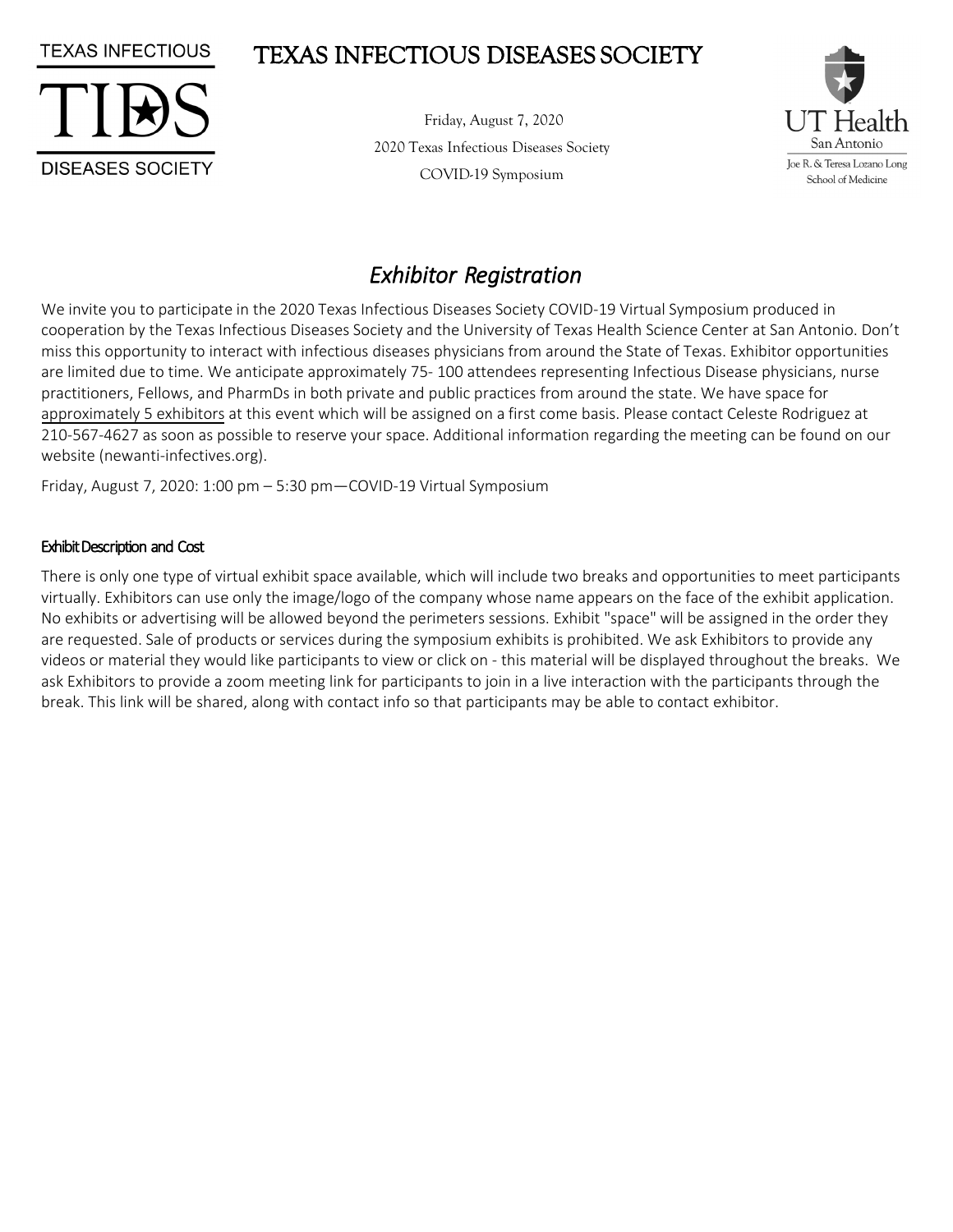

**TEXAS INFECTIOUS DISEASES SOCIETY**  *Friday, August 7, 2020* 

*2020 Texas Infectious Diseases Society* 

#### *COVID-19 Virtual Symposium*

We hereby apply for exhibit space at the 2020 Texas Infectious Diseases Society COVID-19 Virtual Symposium, to be held via Zoom on Friday, August 7, 2020. We agree to pay the fee indicated belowfor one exhibit space. We also agree to abide by all the regulations detailed above. We acknowledge that upon approval of the application, we will be invoiced for the amount owing. Additional fees may apply for additional attendees or meals.

### Registration Fee \$250

\* Rate includes registration for 1 Representative

| If someone other than the key contact will be representing your organization at this conference exhibit, please<br>provide his/her names(s), title and contact information below. |                                                                       |                                                                                                                                                                  |      |  |  |  |  |  |
|-----------------------------------------------------------------------------------------------------------------------------------------------------------------------------------|-----------------------------------------------------------------------|------------------------------------------------------------------------------------------------------------------------------------------------------------------|------|--|--|--|--|--|
|                                                                                                                                                                                   | <b>Exhibit Representative</b> (If different from above)               |                                                                                                                                                                  |      |  |  |  |  |  |
|                                                                                                                                                                                   |                                                                       |                                                                                                                                                                  |      |  |  |  |  |  |
|                                                                                                                                                                                   |                                                                       |                                                                                                                                                                  |      |  |  |  |  |  |
|                                                                                                                                                                                   |                                                                       |                                                                                                                                                                  |      |  |  |  |  |  |
|                                                                                                                                                                                   |                                                                       |                                                                                                                                                                  |      |  |  |  |  |  |
|                                                                                                                                                                                   |                                                                       |                                                                                                                                                                  |      |  |  |  |  |  |
|                                                                                                                                                                                   | Please Return this application via email to: Rodriguezc18@uthscsa.edu |                                                                                                                                                                  |      |  |  |  |  |  |
|                                                                                                                                                                                   |                                                                       | Celeste Rodriguez<br>Texas Infectious Diseases Society<br>UTHSCSA - Medicine/Infectious Diseases<br>7703 Floyd Curl Drive, MC-7881<br>San Antonio, TX 78229-3900 |      |  |  |  |  |  |
|                                                                                                                                                                                   |                                                                       | Please make checks payable to Texas Infectious Diseases Society, Tax ID: 76-0072585                                                                              |      |  |  |  |  |  |
|                                                                                                                                                                                   |                                                                       |                                                                                                                                                                  |      |  |  |  |  |  |
| Signature                                                                                                                                                                         | Date                                                                  | Signature<br>Celeste Rodriguez, Executive Director                                                                                                               | Date |  |  |  |  |  |
| Name & Title                                                                                                                                                                      |                                                                       | Name & Title                                                                                                                                                     |      |  |  |  |  |  |
|                                                                                                                                                                                   |                                                                       | <b>Texas Infectious Diseases Society</b>                                                                                                                         |      |  |  |  |  |  |
| Organization                                                                                                                                                                      |                                                                       | Organization                                                                                                                                                     |      |  |  |  |  |  |

*This application will not be processed unless signed.*